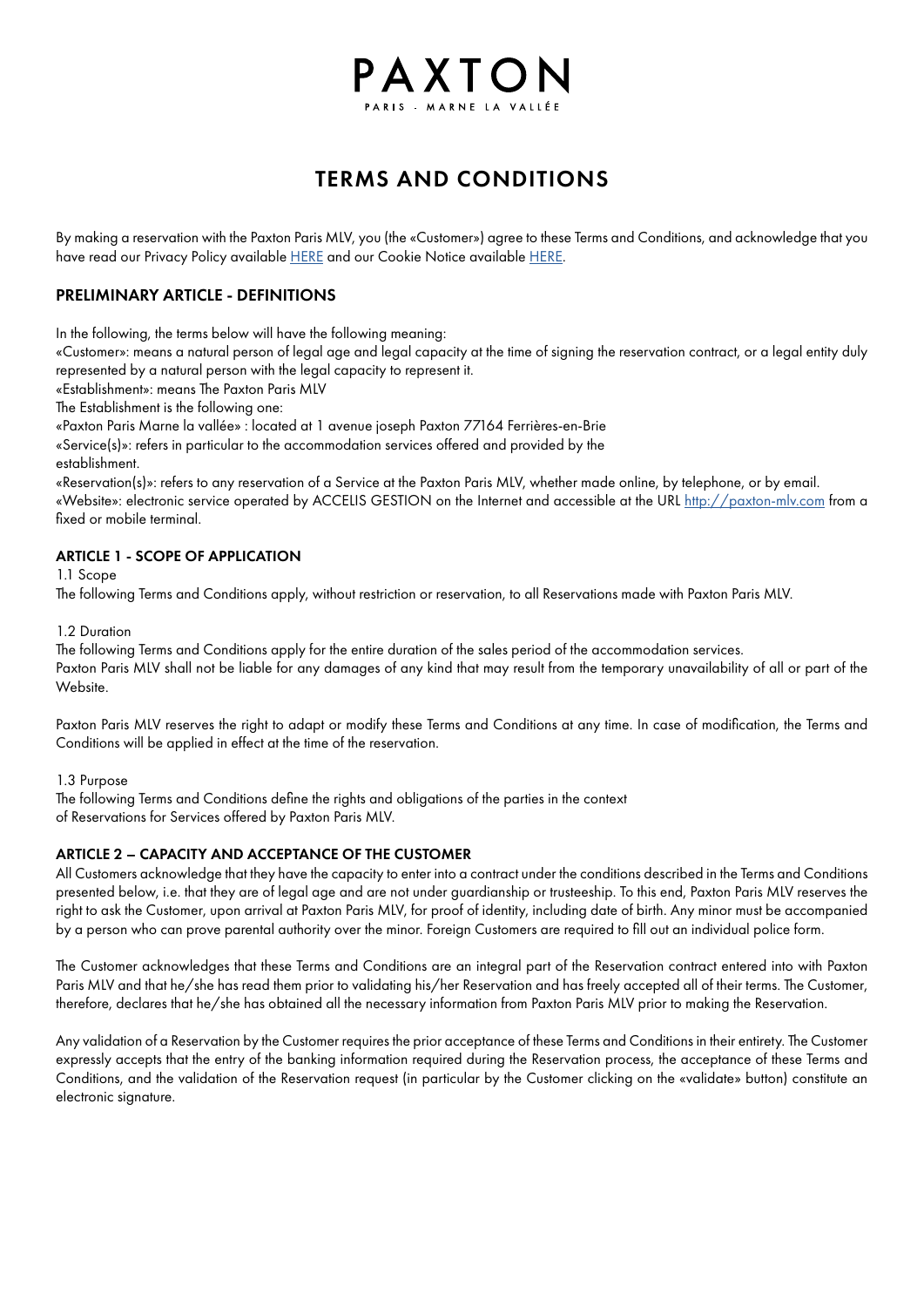# TERMS AND CONDITIONS

PAXTON

#### ARTICLE 3 – RESERVATION

The Website offers the Customer the possibility of reserving a room at Paxton Paris MLV according to contractual rates. The Customer is solely responsible for the choice of the Services and their suitability to his/her needs so that Paxton Paris MLV cannot be held liable in any way in this respect.

#### 3.1 Online reservation process

Les Réservations effectuées par le Client peuvent être effectuées par l'intermédiaire d'un outil de réservation accessible en ligne sur le Site. La Réservation est réputée acceptée par le Client à l'issue du processus de Réservation par l'action de clic sur le champ « Valider ».

La Réservation est réputée formée dès l'envoi de la confirmation de la Réservation par Paxton Paris MLV.

Le Client s'engage, préalablement à toute Réservation, à compléter les informations demandées. Le Client atteste de la véracité et de l'exactitude des informations transmises.

In the case of an online reservation, the acknowledgment of receipt of the Reservation by email summarizes the essential characteristics of the Reservation.

#### 3.2 Reservation by telephone, fax, or email

When a reservation request is made by telephone, fax, or email, Paxton Paris MLV offers - by telephone, fax, or email sent to the number or email address used to send the reservation request - the rates available in real-time and the related Additional Services according to the Customer's request on the dates requested. These Terms and Conditions and the summary of the Customer's Reservation request are also sent to the Customer by fax or email, as well as, if necessary, a request for bank details for the purposes of registering the Reservation (possible prepayment or payment of a deposit depending on the rate selected, and for the purposes of establishing a bank guarantee). Only the written confirmation of the registration of the Reservation by fax or email will be considered as the conclusion of the Reservation contract.

#### 3.3 Right of withdrawal - Cancellation

If the particular conditions of the Reservation allow it (i.e. for the «Flexible Rates» reserved), the right of cancellation by the Customer must be exercised at least 48 hours in advance. Late notification of cancellation will result in the application of cancellation fees: these fees are equal to one night's accommodation, plus any extras listed in the Customer's Reservation, according to the applicable rate, all taxes included.

The Customer is reminded that Reservations with payment during the Reservation process (non-changeable, non-refundable rates) cannot be modified or canceled. The amounts paid will not be subject to any refund or exchange. In the event of interruption of the stay, the full price of the Reservation will be collected without any right to reimbursement or any credit or exchange for the Customer for the part of the Services not consumed in the Hotel. Unless otherwise expressly agreed, the Customer must leave the room before (11.00 AM) on the day of the end of his/her stay. If he/she fails to do so, he/she will be charged for a private night's stay at the rate in effect on that day.

Without prejudice to the application of the right of cancellation under the conditions mentioned above for «Flexible Rates», any failure by the Customer to arrive at the Hotel without prior notification to the Hotel to take possession of the reserved room shall constitute a release of the entire Reservation, implying the availability of the reserved night(s) and shall automatically result in the payment of all costs relating to the reserved stay, including all nights and extras booked, including taxes, without any right to reimbursement to the Customer.